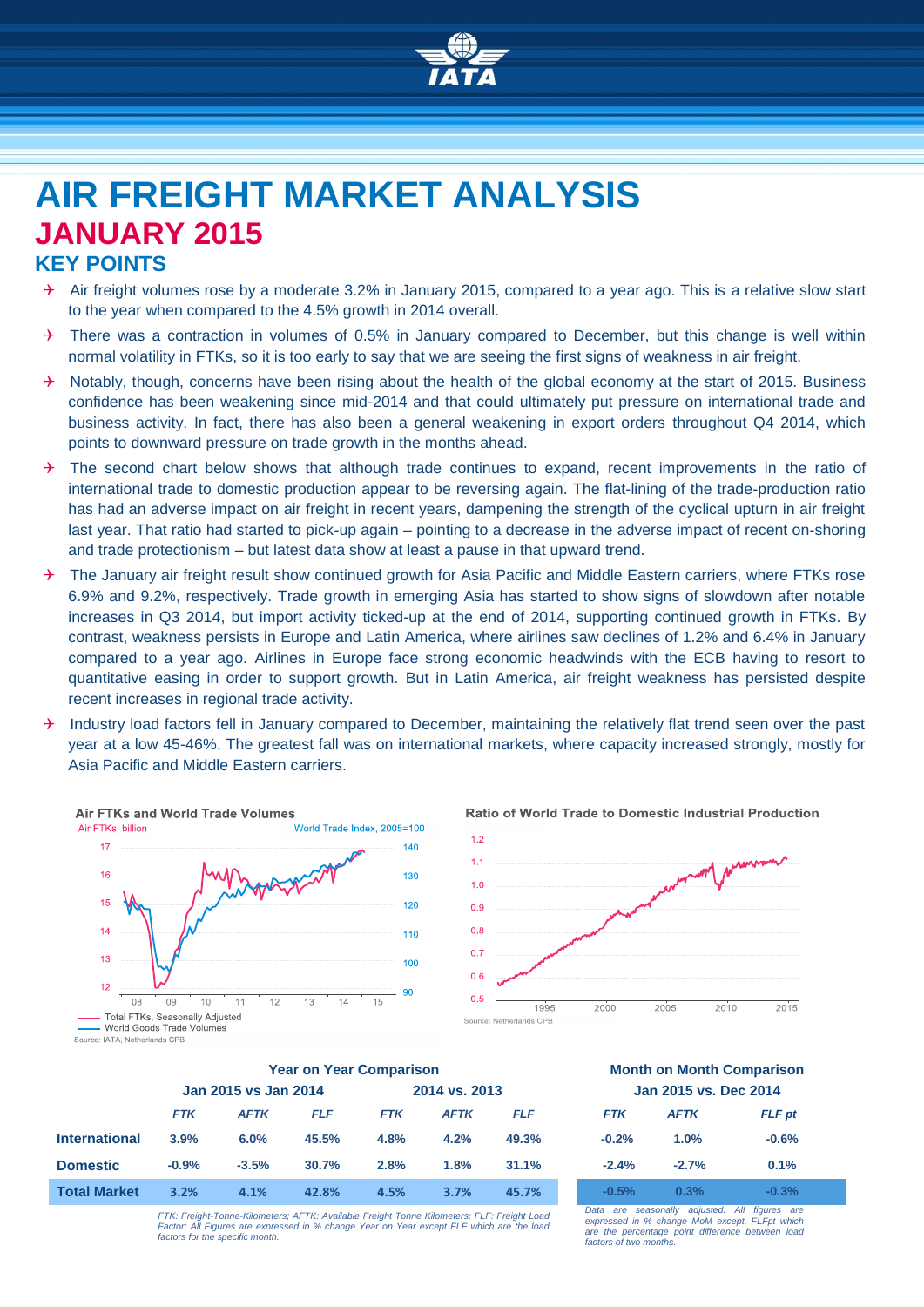**Total Freight Market** 



#### **Freight Load Factor on Total Market**



### **Total Freight Growth by Region**



**Total Freight Load Factor by Region** % of AFTKs



 $\rightarrow$  There was a contraction in volumes of 0.5% in January compared to December, but this change is well within normal volatility in FTKs, so it is too early to say that we are seeing the first signs of weakness in air freight. In fact, volumes are still very close to the record highs. The fall in volumes did, however, push load factors down in January compared to December. Load factors on international markets declined most because the slip in volumes was accompanied by a strong increase in capacity, mostly for Asia Pacific and Middle Eastern carriers.

Source: IATA

- $\rightarrow$  The January air freight result show continued growth for Asia Pacific and Middle Eastern carriers, where FTKs rose 6.9% and 9.2%, respectively. Trade growth in emerging Asia has started to show signs of slowdown after notable increases in Q3 2014, but import activity ticked-up at the end of 2014, supporting continued growth in FTKs. Manufacturing and exports activity in Japan, which continues to show expansion according to latest indicators by Markit, should help support air freight demand on regional carriers. Developments in China remain an important factor to be watched, in particular since the February reading for export orders indicated a level of contraction not seen since late 2012.
- $\rightarrow$  Middle Eastern carriers continue to post the strongest growth in FTKs carried. Trade has been increasing with Middle East economies but a large part of the airlines business success is due to network and capacity expansion that has encouraged air freight to go through Middle East hubs.
- $\rightarrow$  By contrast, weakness persists in Europe and Latin America, where airlines saw declines of 1.2% and 6.4% in January compared to a year ago. Airlines in Europe face strong economic headwinds with the ECB having to resort to quantitative easing in order to support growth. Conditions are made that much more challenging by developments in Russia, were there are sanctions and its economy is already in recession. The North Atlantic and markets to Asia remain sources of potential growth, but the negative impacts of weak home markets are large. As a result European airlines have seen very little growth in the FTKs they carry and face declining load factors. In Latin America, although key economies like Brazil and Argentina continue to struggle, regional trade activity has increased during recent months. Unfortunately, that is yet to translate to a pick-up in air freight demand on regional carriers.
- $\rightarrow$  North America airlines have benefited from improving economic performance of the US during 2014. Although the January results shows contraction (1.0%) on a year ago, that is likely due to a particularly strong January 2014 – the month-to-month results show expansion in North American airlines FTKs in January compared to December. Trade -- both exports and imports -- has continued to show robust growth. However, the North American airlines have been cutting back on capacity, as they seek to improve financial performance. Load factors have been improving in this region.
- African airlines, although carrying a small part of worldwide FTKs, saw a solid expansion in air freight volumes, 5.2% in January year-on-year. Although major economies Nigeria and South Africa underperformed during parts of 2014, regional trade activity held-up, supporting demand for air transport of goods.